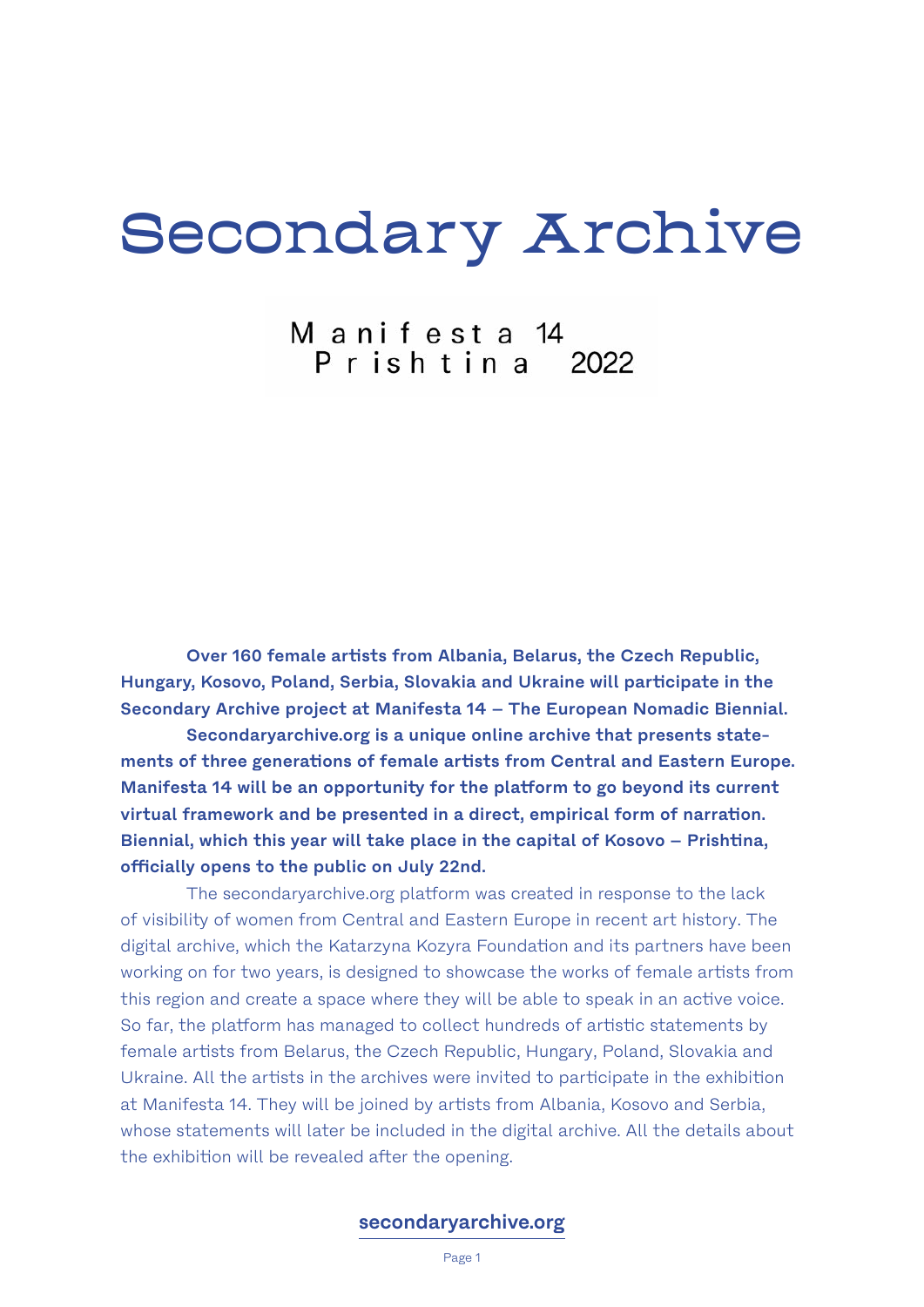## **List of all the artists, who will take part in the project:**

**Albania:** Bora Baboçi & Jona Xhepa, Donika Çina, Yllka Gjollesha, Ledia Kostandini, Iva Lulashi, Violana Murataj, Silvi Naçi, Flutura Preka, Edit Pula, Merita Selimi, Eli Xoxa.

**Belarus:** Ksisha Angelova, Lena Davidovich, Zhanna Gladko, Zhanna Grak, Ulyana Kalenik, Olga Maslovskaya (Nevzorova), Vika Mitrichenko, Masha Moroz, Marina Naprushkina, Alla Savashevich, Nadia Sayapina, Olga Sazykina, Antonina Slobodchikova, Anna Sokolova, Tamara Sokolova, Olya Sosnovskaya, Varya Sudnik, Masha Svyatogor, Galina Vasilieva, Natalia Zaloznaya, Alesya Zhitkevich.

**Czech Republic:** Darina Alster, Veronika Šrek Bromová, Markéta Garai, Libuše Jarcovjáková, Magdalena Jetelová, Alena Kotzmannová, Viktorie Langer, Mirka Ptáčková, Sráč Sam, Sláva Sobotovičová, Adéla Součková.

**Poland:** Basia Bańda, Anna Baumgard, Beata Ewa Białecka, Dobrawa Borkała, Bogna Burska, Izabela Chamczyk, Magdalena Ciemierkiewicz, Ewa Cieplewska, Agata Cieślak, Martyna Czech, Tatiana Czekalska, Iwona Demko, Monika Drożyńska, Karolina Gembara, Małgorzata Goliszewska, Barbara Gryka, Małgorzata Gurowska, Izabella Gustowska, Joanna Helander, Marta Hryniuk, Ewa Hubar, Karolina Jabłońska, Edka Jarząb, Zuzanna Janin, Katarzyna Józefowicz, Agnieszka Kalinowska, Kle Mens, Kolektyw Łaski, Dominika Kowynia, Katarzyna Kozyra, Marta Krześlak, Aleksandra Kubiak, Agnieszka Kurant, Natalia LL, Małgorzata Lafranchi Turewicz, Ewa Łuczak, Agnieszka Mastalerz, Martyna Miller, Małgorzata Mirga-Tas, Małgorzata Mycek, Ania Nowak, Dorota Podlaska, Aleka Polis, Marta Romankiv, Irmina Rusicka, Jadwiga Sawicka, Anna Siekierska, Aleksandra Ska, Jadwiga Subczyńska, Katarzyna Szumska, Ewelina Węgiel, Jaśmina Wójcik, Agata Zbylut.

**Hungary:** Nikolett Balázs, Marianne Csáky, Orshi Drozdik, Sári Ember, Andrea Fajgerné Dudás, Viola Fátyol, Kis Judit, Katalin Ladik, Ágnes Éva Molnár, Viktória Monhor, Tímea Oravecz, Katharina Roters, Katarina Šević, Eszter Ágnes Szabó, Eszter Szabó, Lilla Szász, Henrietta Szira, Kata Tranker, Dominika Trapp.

**Kosovo:** Lirije Buliqi, HAVEIT, Majlinda Hoxha, Zake Prelvukaj, Miradije Ramiqi, Kaltrinë Rrustemi, Fitore Isufi Shukriu-Koja, Alketa Xhafa Mripa, Rudina Xhaferi, Valbona Zherka.

**Serbia:** Dubravka Đurić, Isidora Ilić, Ivana Ivković, Ana Knežević, Bojana Knežević, Neda Kovinić, Milena Maksimović (1976-2014), Marina Marković, Jelena Micić, Darinka Pop Mitić, Mima Orlović (1965-2020), Tanja Ostojić, Andrea Palašti, Vesna Pavlović, Jelica Radovanović, DRUGarica Milica Rakič, Ivana Smiljanić, Jasmina Tešanović, Milica Tomić, Vesna Vesić, Katarina Zdjelar, Dragana Žarevac.

**Slovakia:** Leontína Berková, Pavlína Fichta Čierna, Ľubomíra Sekerášová.

**Ukraine:** Yana Bachynska, Tereza Barabash, Oksana Chepelyk, Olia Fedorova, Uli Golub, Ksenia Hnylytska, Alevtina Kakhidze, Tetiana Kornieieva, Yulia Kostereva, Yulia Krivich, Maria Kulikovska, Anna Manankina, Valeria Troubina, Anna Zvyagintseva.

## **[secondaryarchive.org](https://secondaryarchive.org/)**